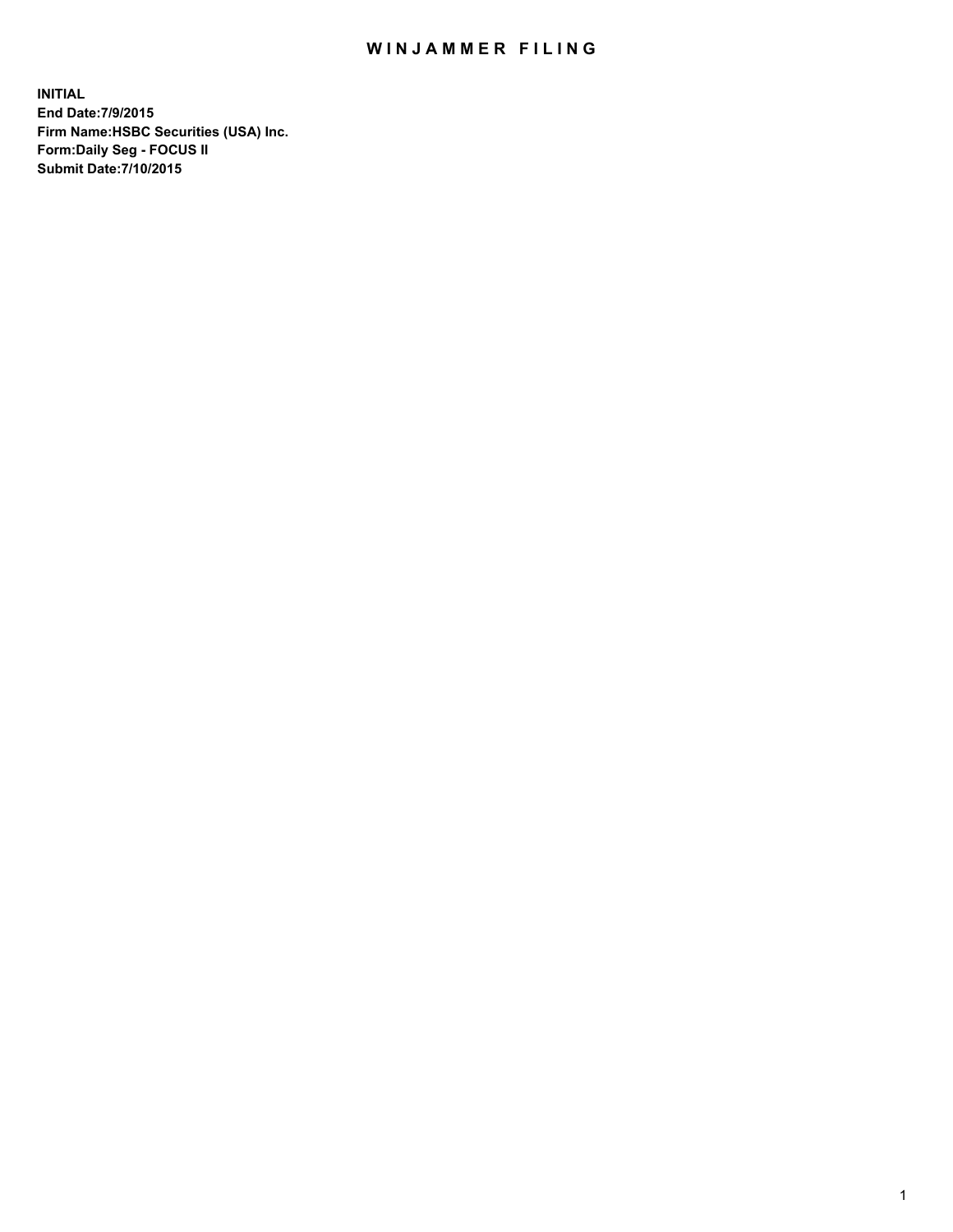## **INITIAL End Date:7/9/2015 Firm Name:HSBC Securities (USA) Inc. Form:Daily Seg - FOCUS II Submit Date:7/10/2015 Daily Segregation - Cover Page**

| Name of Company<br><b>Contact Name</b><br><b>Contact Phone Number</b><br><b>Contact Email Address</b>                                                                                                                                                                                                                         | <b>HSBC Securities (USA) Inc.</b><br>Steven richardson<br>212-525-6445<br>steven.richardson@us.hsbc.com |
|-------------------------------------------------------------------------------------------------------------------------------------------------------------------------------------------------------------------------------------------------------------------------------------------------------------------------------|---------------------------------------------------------------------------------------------------------|
| FCM's Customer Segregated Funds Residual Interest Target (choose one):<br>a. Minimum dollar amount: ; or<br>b. Minimum percentage of customer segregated funds required:% ; or<br>c. Dollar amount range between: and; or<br>d. Percentage range of customer segregated funds required between: % and %.                      | 50,000,000<br>0 <sub>0</sub><br>00                                                                      |
| FCM's Customer Secured Amount Funds Residual Interest Target (choose one):<br>a. Minimum dollar amount: ; or<br>b. Minimum percentage of customer secured funds required:%; or<br>c. Dollar amount range between: and; or<br>d. Percentage range of customer secured funds required between: % and %.                         | 10,000,000<br>00<br>00                                                                                  |
| FCM's Cleared Swaps Customer Collateral Residual Interest Target (choose one):<br>a. Minimum dollar amount: ; or<br>b. Minimum percentage of cleared swaps customer collateral required:%; or<br>c. Dollar amount range between: and; or<br>d. Percentage range of cleared swaps customer collateral required between:% and%. | 70,000,000<br>0 <sub>0</sub><br>00                                                                      |

Attach supporting documents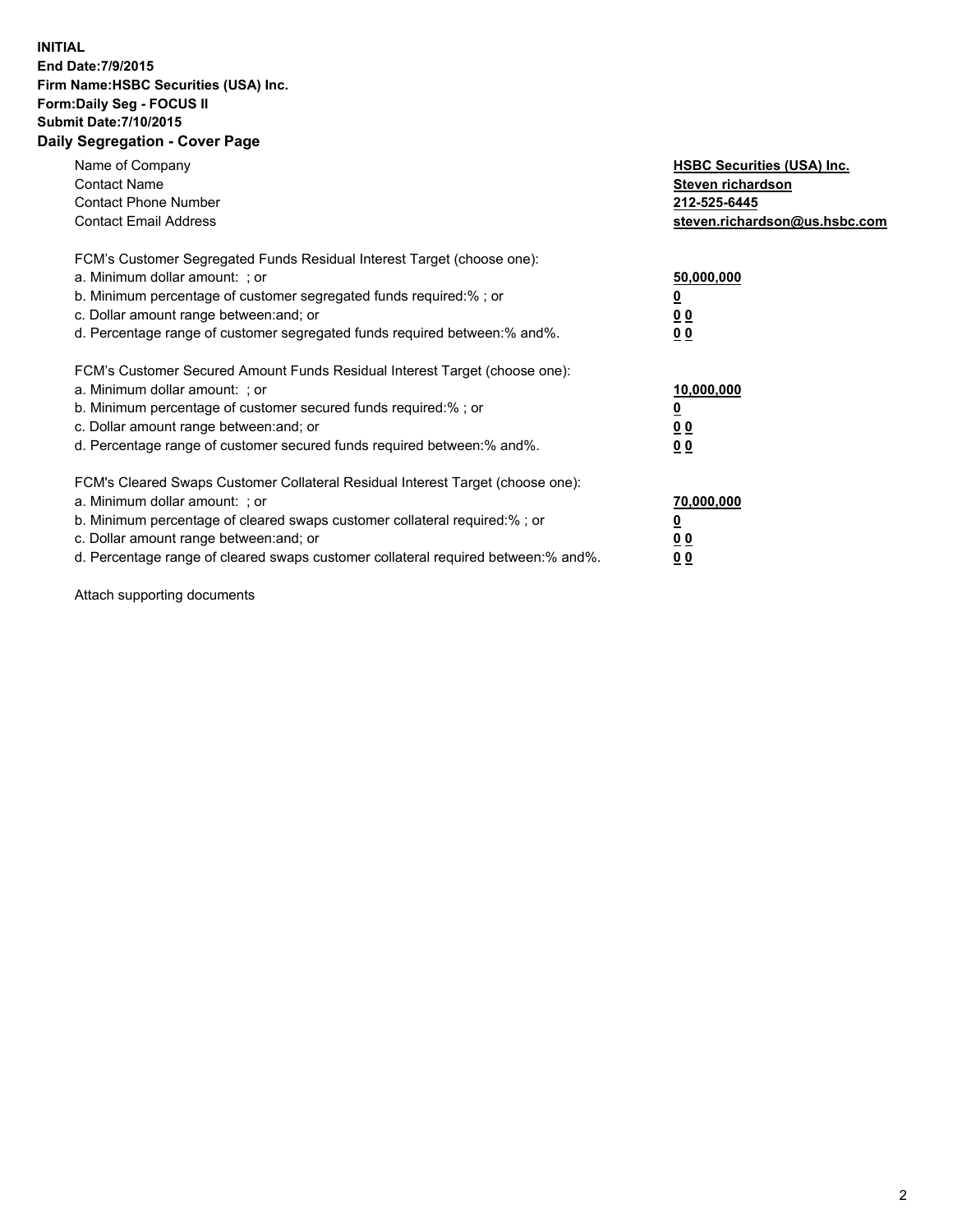**INITIAL End Date:7/9/2015 Firm Name:HSBC Securities (USA) Inc. Form:Daily Seg - FOCUS II Submit Date:7/10/2015 Daily Segregation - Secured Amounts**

Foreign Futures and Foreign Options Secured Amounts Amount required to be set aside pursuant to law, rule or regulation of a foreign government or a rule of a self-regulatory organization authorized thereunder **0** [7305] 1. Net ledger balance - Foreign Futures and Foreign Option Trading - All Customers A. Cash **62,505,715** [7315] B. Securities (at market) **44,125,315** [7317] 2. Net unrealized profit (loss) in open futures contracts traded on a foreign board of trade **-7,929,573** [7325] 3. Exchange traded options a. Market value of open option contracts purchased on a foreign board of trade **0** [7335] b. Market value of open contracts granted (sold) on a foreign board of trade **0** [7337] 4. Net equity (deficit) (add lines 1. 2. and 3.) **98,701,457** [7345] 5. Account liquidating to a deficit and account with a debit balances - gross amount **1,867,186** [7351] Less: amount offset by customer owned securities **-1,788,606** [7352] **78,580** [7354] 6. Amount required to be set aside as the secured amount - Net Liquidating Equity Method (add lines 4 and 5) **98,780,037** [7355] 7. Greater of amount required to be set aside pursuant to foreign jurisdiction (above) or line 6. **98,780,037** [7360] FUNDS DEPOSITED IN SEPARATE REGULATION 30.7 ACCOUNTS 1. Cash in banks A. Banks located in the United States **32,650,992** [7500] B. Other banks qualified under Regulation 30.7 **0** [7520] **32,650,992** [7530] 2. Securities A. In safekeeping with banks located in the United States **44,125,315** [7540] B. In safekeeping with other banks qualified under Regulation 30.7 **0** [7560] **44,125,315** [7570] 3. Equities with registered futures commission merchants A. Cash **0** [7580] B. Securities **0** [7590] C. Unrealized gain (loss) on open futures contracts **0** [7600] D. Value of long option contracts **0** [7610] E. Value of short option contracts **0** [7615] **0** [7620] 4. Amounts held by clearing organizations of foreign boards of trade A. Cash **0** [7640] B. Securities **0** [7650] C. Amount due to (from) clearing organization - daily variation **0** [7660] D. Value of long option contracts **0** [7670] E. Value of short option contracts **0** [7675] **0** [7680] 5. Amounts held by members of foreign boards of trade A. Cash **68,600,541** [7700] B. Securities **0** [7710] C. Unrealized gain (loss) on open futures contracts **-7,929,573** [7720] D. Value of long option contracts **0** [7730] E. Value of short option contracts **0** [7735] **60,670,968** [7740] 6. Amounts with other depositories designated by a foreign board of trade **0** [7760] 7. Segregated funds on hand **0** [7765] 8. Total funds in separate section 30.7 accounts **137,447,275** [7770] 9. Excess (deficiency) Set Aside for Secured Amount (subtract line 7 Secured Statement Page 1 from Line 8) **38,667,238** [7380] 10. Management Target Amount for Excess funds in separate section 30.7 accounts **10,000,000** [7780] 11. Excess (deficiency) funds in separate 30.7 accounts over (under) Management Target **28,667,238** [7785]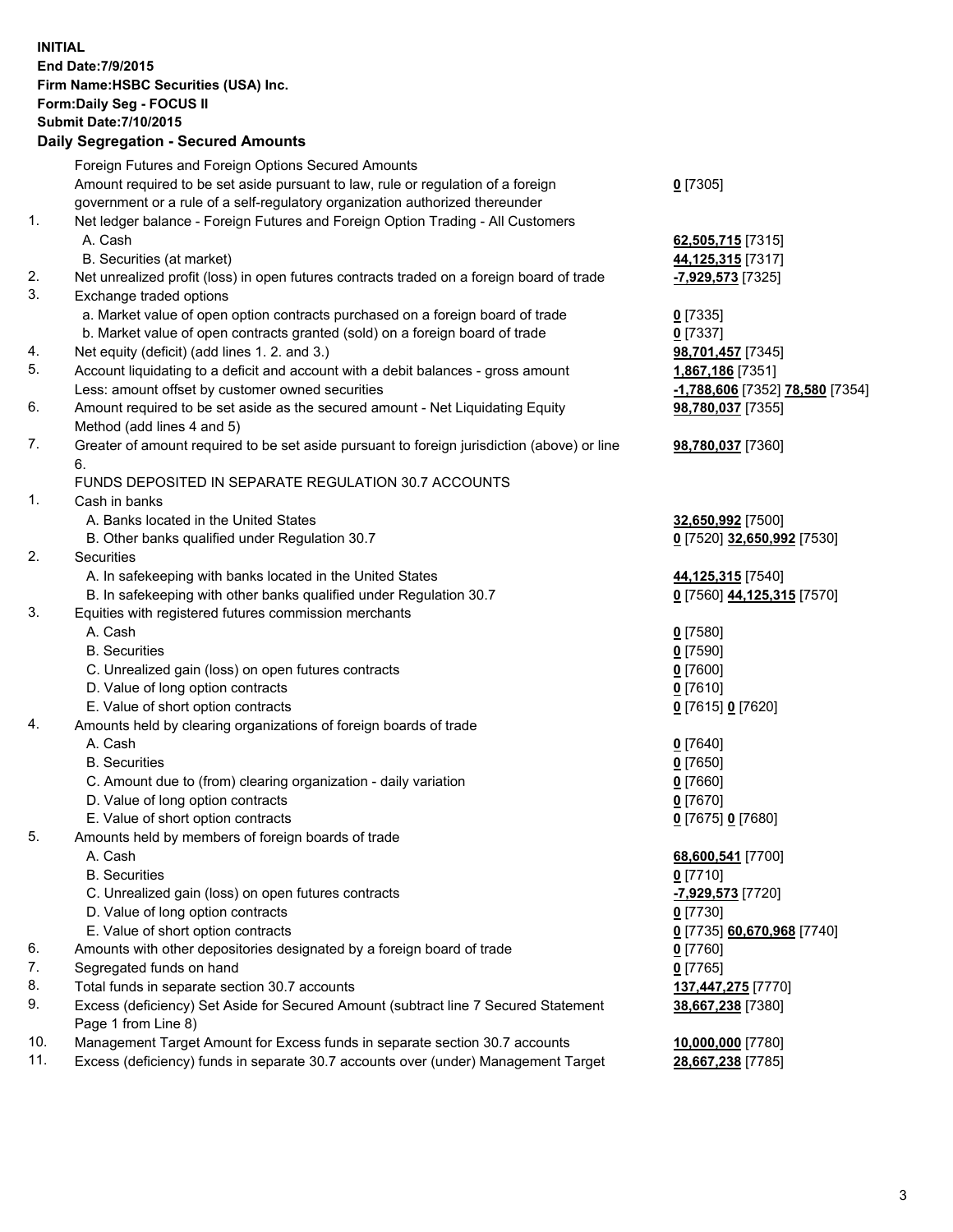| <b>INITIAL</b>                        |                                                                                                |                                |  |  |  |
|---------------------------------------|------------------------------------------------------------------------------------------------|--------------------------------|--|--|--|
| End Date: 7/9/2015                    |                                                                                                |                                |  |  |  |
| Firm Name: HSBC Securities (USA) Inc. |                                                                                                |                                |  |  |  |
| Form: Daily Seg - FOCUS II            |                                                                                                |                                |  |  |  |
| <b>Submit Date: 7/10/2015</b>         |                                                                                                |                                |  |  |  |
|                                       | Daily Segregation - Segregation Statement                                                      |                                |  |  |  |
|                                       | SEGREGATION REQUIREMENTS(Section 4d(2) of the CEAct)                                           |                                |  |  |  |
| 1.                                    | Net ledger balance                                                                             |                                |  |  |  |
|                                       | A. Cash                                                                                        | 525,287,214 [7010]             |  |  |  |
|                                       | B. Securities (at market)                                                                      | 674,115,067 [7020]             |  |  |  |
| 2.                                    | Net unrealized profit (loss) in open futures contracts traded on a contract market             | -197,777,461 [7030]            |  |  |  |
| 3.                                    | Exchange traded options                                                                        |                                |  |  |  |
|                                       | A. Add market value of open option contracts purchased on a contract market                    | 116,906,228 [7032]             |  |  |  |
|                                       | B. Deduct market value of open option contracts granted (sold) on a contract market            | -5,776,517 [7033]              |  |  |  |
| 4.                                    | Net equity (deficit) (add lines 1, 2 and 3)                                                    | 1,112,754,531 [7040]           |  |  |  |
| 5.                                    | Accounts liquidating to a deficit and accounts with                                            |                                |  |  |  |
|                                       | debit balances - gross amount                                                                  | 6,821,589 [7045]               |  |  |  |
|                                       | Less: amount offset by customer securities                                                     | -6,817,742 [7047] 3,847 [7050] |  |  |  |
| 6.                                    | Amount required to be segregated (add lines 4 and 5)                                           | 1,112,758,378 [7060]           |  |  |  |
|                                       | FUNDS IN SEGREGATED ACCOUNTS                                                                   |                                |  |  |  |
| 7.                                    | Deposited in segregated funds bank accounts                                                    |                                |  |  |  |
|                                       | A. Cash                                                                                        | 44,414,078 [7070]              |  |  |  |
|                                       | B. Securities representing investments of customers' funds (at market)                         | $0$ [7080]                     |  |  |  |
|                                       | C. Securities held for particular customers or option customers in lieu of cash (at            | 76,668,113 [7090]              |  |  |  |
|                                       | market)                                                                                        |                                |  |  |  |
| 8.                                    | Margins on deposit with derivatives clearing organizations of contract markets                 |                                |  |  |  |
|                                       | A. Cash                                                                                        | 71,886,427 [7100]              |  |  |  |
|                                       | B. Securities representing investments of customers' funds (at market)                         | 299,662,500 [7110]             |  |  |  |
|                                       | C. Securities held for particular customers or option customers in lieu of cash (at            | 597,446,954 [7120]             |  |  |  |
|                                       | market)                                                                                        |                                |  |  |  |
| 9.                                    | Net settlement from (to) derivatives clearing organizations of contract markets                | <u>-43,926,227</u> [7130]      |  |  |  |
| 10.                                   | Exchange traded options                                                                        |                                |  |  |  |
|                                       | A. Value of open long option contracts                                                         | 116,906,228 [7132]             |  |  |  |
|                                       | B. Value of open short option contracts                                                        | -5,776,517 [7133]              |  |  |  |
| 11.                                   | Net equities with other FCMs                                                                   |                                |  |  |  |
|                                       | A. Net liquidating equity                                                                      | 55,190,795 [7140]              |  |  |  |
|                                       | B. Securities representing investments of customers' funds (at market)                         | 0 [7160]                       |  |  |  |
|                                       | C. Securities held for particular customers or option customers in lieu of cash (at<br>market) | $0$ [7170]                     |  |  |  |
| 12.                                   | Segregated funds on hand                                                                       | $0$ [7150]                     |  |  |  |
| 13.                                   | Total amount in segregation (add lines 7 through 12)                                           | 1,212,472,351 [7180]           |  |  |  |
| 14.                                   | Excess (deficiency) funds in segregation (subtract line 6 from line 13)                        | 99,713,973 [7190]              |  |  |  |
| 15.                                   | Management Target Amount for Excess funds in segregation                                       | 50,000,000 [7194]              |  |  |  |
| 16.                                   | Excess (deficiency) funds in segregation over (under) Management Target Amount                 | 49,713,973 [7198]              |  |  |  |

16. Excess (deficiency) funds in segregation over (under) Management Target Amount Excess